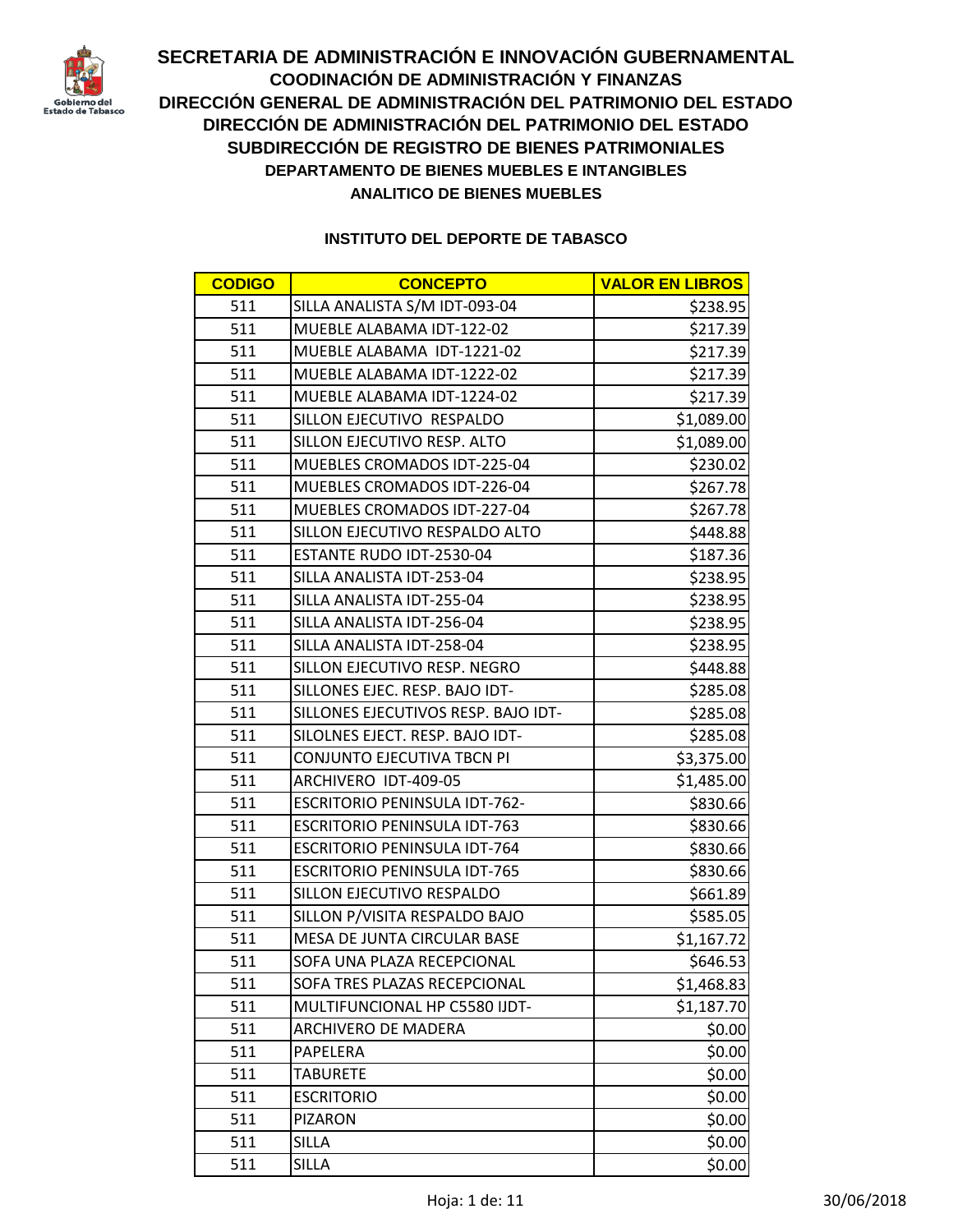

| <b>CODIGO</b> | <b>CONCEPTO</b>                           | <b>VALOR EN LIBROS</b> |
|---------------|-------------------------------------------|------------------------|
| 511           | SILLON BEIGE ALICANTE IJT-MO              | \$1,695.00             |
| 511           | MESA DE CENTRO MODELO CAM                 | \$675.00               |
| 511           | SOFA MODELO ALICANTE IJT-M                | \$3,405.00             |
| 511           | MESA DE ENTRETENIMIENTO FA                | \$1,155.00             |
| 511           | <b>SILLA</b>                              | \$0.00                 |
| 511           | SILLON DE RESPALDO M9410 IJT-             | \$704.25               |
| 511           | SILLON MAXIMUS IJT-MOB-040                | \$634.65               |
| 511           | SILLON MAXIMUS M9410 IJT-MOB              | \$704.25               |
| 511           | SILLON MAXIMUS M9420 IJT-MOB-             | \$634.65               |
| 511           | SILLON MAXIMUS M9410 IJT-MOB              | \$704.25               |
| 511           | SILLON MAXIMUS M9410 IJT-MOB              | \$704.25               |
| 511           | <b>ESTANTE RACKS RUDO IJT-MOB</b>         | \$343.50               |
| 511           | <b>ESTANTE RACKS RUDO IJT-MOB</b>         | \$343.50               |
| 511           | <b>ESTANTE RACKS RUDO IJT-MOB-</b>        | \$343.50               |
| 511           | <b>ESTANTE RACKS RUDO IJT-MOB</b>         | \$343.50               |
| 511           | CREDENZA EURODISEÑO IJT-MOB-              | \$1,130.40             |
| 511           | LIBRERO SOBRE CREDENZA IJT-MOB            | \$1,698.30             |
| 511           | MESA P/IMPRESORA IJT-MOB-131              | \$610.74               |
| 511           | SILLON RESPALDO IJT-MOB-137               | \$1,144.80             |
| 511           | MODULO CRISSA IJT-MOB-140                 | \$987.60               |
| 511           | MODULO 1 CRISSA IJT-MOB-141               | \$987.60               |
| 511           | MODULO 1 CRISSA IJT-MOB-142               | \$987.60               |
| 511           | MODULO 1 CRISSA IJT-MOB-143               | \$987.60               |
| 511           | MODULO 1 CRISSA IJT-MOB-144               | \$987.60               |
| 511           | MODULO 1 CRISSA IJT-MOB-145               | \$987.60               |
| 511           | <b>ESCRITORIO BASICO CRISSA IJT- MOB-</b> | \$508.50               |
| 511           | <b>ESCRITORIO BASICO CRISSA IJT-MOB-</b>  | \$508.50               |
| 511           | <b>ESCRITORIO BASICO CRISSA IJT-MOB-</b>  | \$508.50               |
| 511           | <b>ESCRITORIO BASICO CRISSA IJT-MOB</b>   | \$508.50               |
| 511           | <b>ESCRITORIO BASICO CRISSA IJT-</b>      | \$508.50               |
| 511           | <b>ESCRITORIO BASICO CRISSA IJT-MOB</b>   | \$508.50               |
| 511           | <b>ESCRITORIO BASICO CRISSA IJT-MOB-</b>  | \$508.50               |
| 511           | <b>ESCRITORIO BASICO CRISSA IJT-MOB-</b>  | \$508.50               |
| 511           | <b>ESCRITORIO BASICO CRISSA IJT-MOB-</b>  | \$508.50               |
| 511           | <b>ESCRITORIO BASICO CRISSA IJT-MOB</b>   | \$508.50               |
| 511           | <b>ESCRITORIO BASICO CRISSA IJT-MOB</b>   | \$508.50               |
| 511           | <b>ESCRITORIO CRISSA IJT-MOB-164</b>      | \$508.50               |
| 511           | <b>ESCRITORIO BASICO CRISSA IJT-MOB</b>   | \$508.50               |
| 511           | <b>ESCRITORIO BASICO CRISSA IJT-MOB-</b>  | \$508.50               |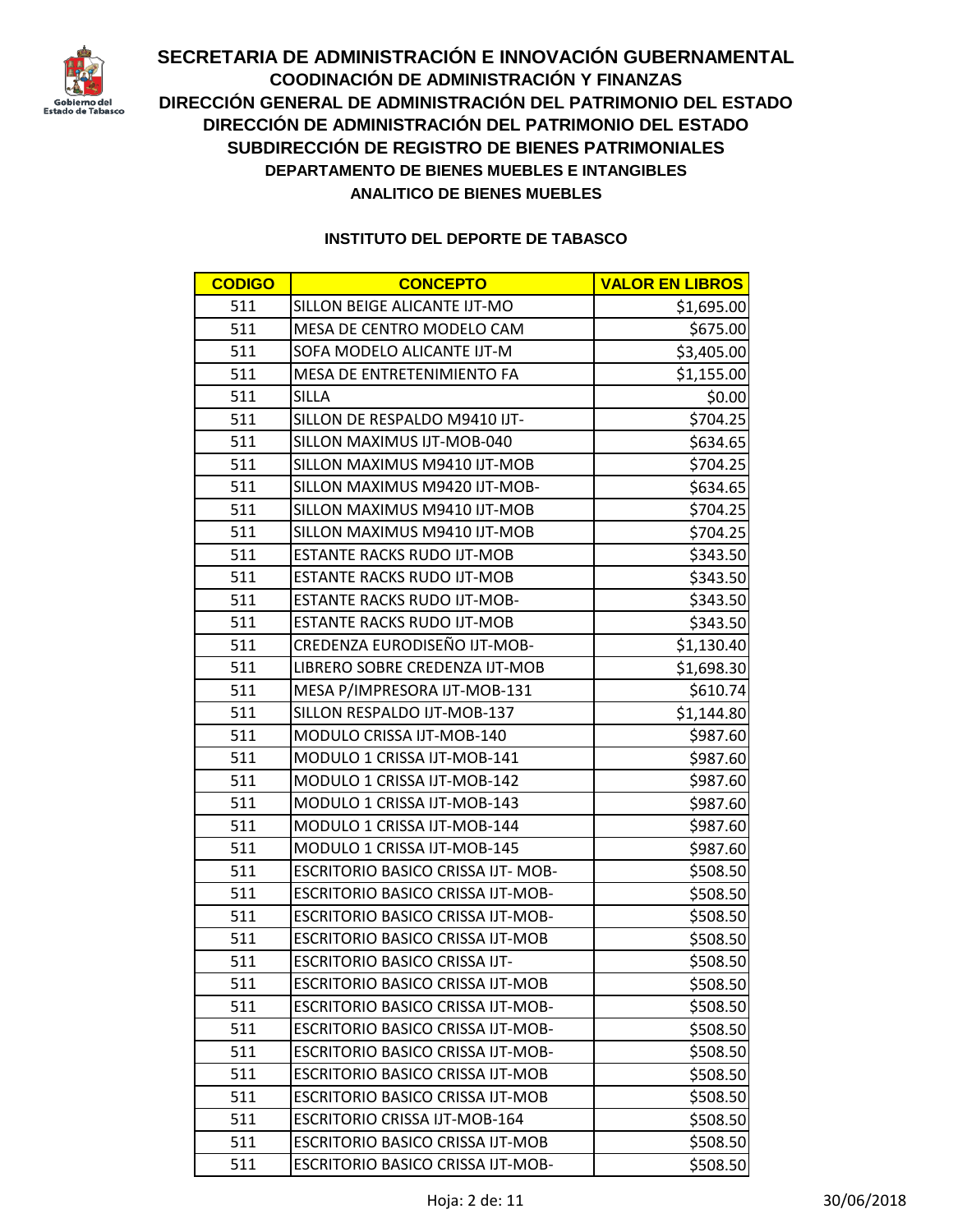

| <b>CODIGO</b> | <b>CONCEPTO</b>                           | <b>VALOR EN LIBROS</b> |
|---------------|-------------------------------------------|------------------------|
| 511           | <b>ESCRITORIO BASICO CRISSA IJT-MOB-</b>  | \$508.50               |
| 511           | <b>ESCRITORIO BASICO CRISSA IJT-MOB-</b>  | \$508.50               |
| 511           | <b>ESCRITORIO CRISSA IJT-MOB-169</b>      | \$508.50               |
| 511           | ARCHIVERO CRISSA IJT-MOB-177              | \$410.10               |
| 511           | ARCHIVERO CRISSA IJT-MOB-178              | \$410.10               |
| 511           | ARCHIVERO CRISSA IJT-MOB-179              | \$410.10               |
| 511           | ARCHIVERO CRISSA IJT-MOB-180              | \$410.10               |
| 511           | ARCHIVERO CRISSA IJT-MOB-182              | \$410.10               |
| 511           | ARCHIVERO CRISSA IJT-MOB-183              | \$410.10               |
| 511           | ARCHIVERO CRISSA IJT-MOB-184              | \$410.10               |
| 511           | ARCHIVERO CRISSA IJT-MOB-186              | \$410.10               |
| 511           | ARCHIVERO CRISSA IJT-MOB-187              | \$410.10               |
| 511           | ARCHIVERO CRISSA IJT-MOB-189              | \$410.10               |
| 511           | LIBRERO COLGANTE ITALIA IJT-MOB-          | \$545.70               |
| 511           | LIBRERO COLGANTE ITALIA IJT-MOB           | \$545.70               |
| 511           | <b>ARCHIVERO ITALIA IJT-MOB-214</b>       | \$627.29               |
| 511           | ARCHIVERO ITALIA IJT-MOB-217              | \$627.29               |
| 511           | LIBRERO COLGANTE ITALIA IJT-MOB           | \$545.70               |
| 511           | LIBRERO COLGANTE ITALIA IJT-MOB           | \$545.70               |
| 511           | LIBRERO COLGANTE ITALIA IJT-MOB           | \$545.70               |
| 511           | LIBRERO ITALIA IJT-MOB-248                | \$545.70               |
| 511           | ARCHIVERO CRISSA IJT-MOB-256              | \$410.10               |
| 511           | ARCHIVERO CRISSA IJT-MOB-257              | \$410.10               |
| 511           | ARCHIVERO CRISSA IJT-MOB-258              | \$410.10               |
| 511           | MODULO ITALIA IJT-MOB-270                 | \$947.70               |
| 511           | MODULO ITALIA IJT-MOB-271                 | \$947.70               |
| 511           | MODULO ITALIA IJT-MOB-272                 | \$947.70               |
| 511           | ARCHIVERO CRISSA IJT-MOB-274              | \$410.10               |
| 511           | LIBRERO COLGANTE ITALIA IJT-MOB           | \$545.70               |
| 511           | ARCHIVERO ITALIA IJT-MOB-292              | \$675.13               |
| 511           | <b>ESCRITORIO ARCHIVERO COLOR GRAFICO</b> | \$467.70               |
| 511           | <b>ESCRITORIO EJECUTIVO EN COLOR</b>      | \$920.91               |
| 511           | RETORNO CRISSA IJT-MOB-303                | \$374.70               |
| 511           | SILLON MAXIMUS IJT-MOB-320                | \$634.65               |
| 511           | SILLON MAXIMUS IJT-MOB-321                | \$634.65               |
| 511           | LIBRERO COLGANTE ITALIA IJT-MOB-          | \$545.70               |
| 511           | <b>NO BREAK</b>                           | \$0.00                 |
| 511           | <b>ESCRITORIO CRISSA IJT-MOB-442</b>      | \$777.90               |
| 511           | <b>GABINETE MOVIL 2 GAVETAS 07</b>        | \$1,391.58             |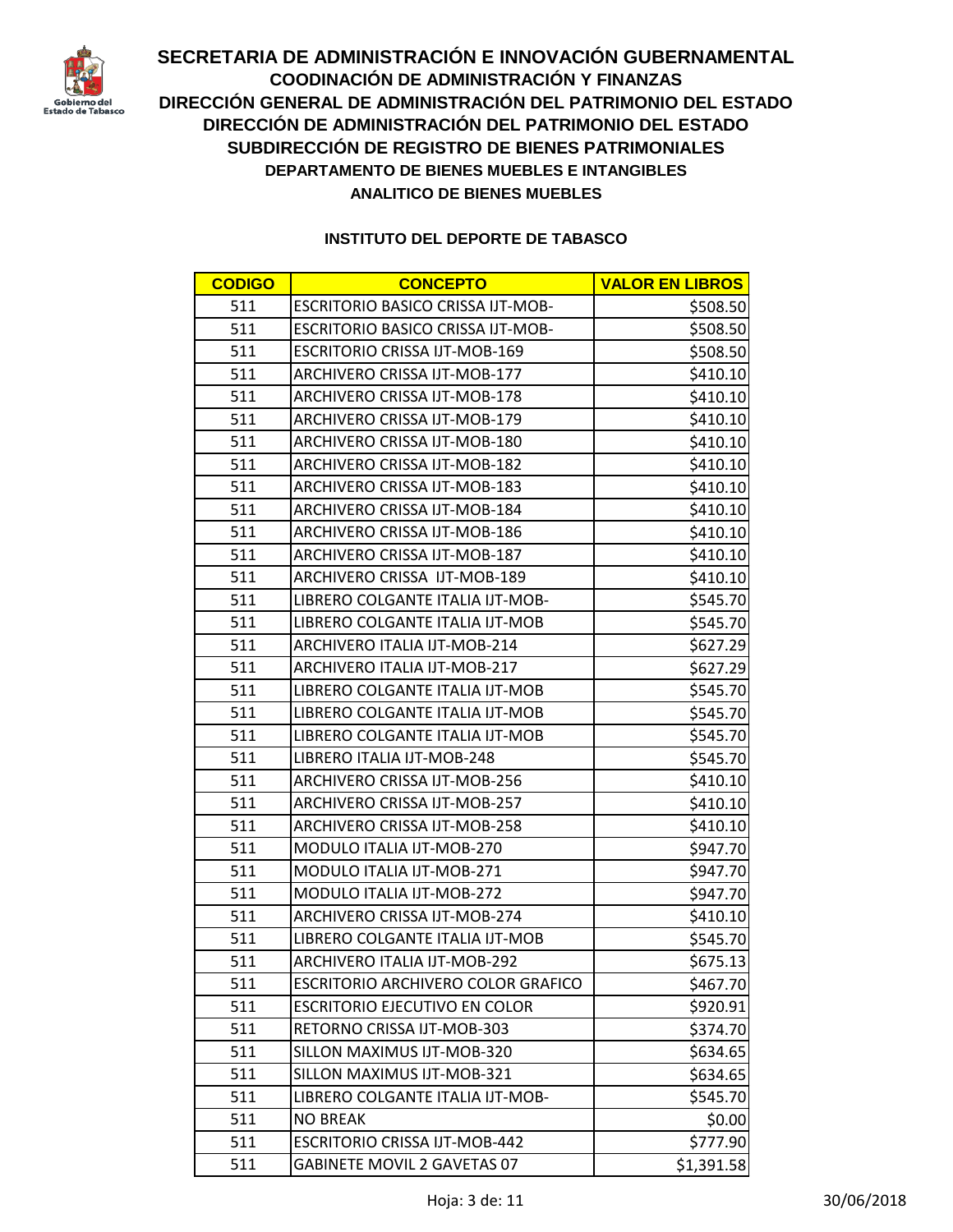

| <b>CODIGO</b> | <b>CONCEPTO</b>                       | <b>VALOR EN LIBROS</b> |
|---------------|---------------------------------------|------------------------|
| 511           | ARCHIVERO CRISA IJT-MOB-436           | \$410.10               |
| 511           | ARCHIVERO CRISA IJT-MOB-437           | \$410.10               |
| 511           | ESCRITORIO BASICO EN COLOR GRANITO IJ | \$508.50               |
| 511           | ARCHIVERO CRISA IJT-MOB-441           | \$410.10               |
| 512           | REFRIGERADOR IEM MOD. ISL             | \$600.00               |
| 512           | REFRIGERADOR IEM SERIE 0410           | \$600.00               |
| 512           | REFRIGERADOR IEM ISL IDT-141          | \$538.96               |
| 512           | TELEVISION SAMSUNG CL25K4             | \$1,125.65             |
| 512           | FRIGOBAR DAEWOOD FR142 IDT-           | \$756.52               |
| 512           | HORNO DE MICROONDAS PANASONIC         | \$388.17               |
| 512           | FRIGOBAR GENERAL ELECTRIC IDT-        | \$748.43               |
| 512           | HORNO DE MICROONDAS DAEWOOD           | \$446.35               |
| 512           | FRIGOBAR MABE IJT-EQ0-040             | \$562.17               |
| 515           | MUEBLE P7COMPUTADORA                  | \$375.00               |
| 515           | COMPUTADORA LG IDT-278-04             | \$3,885.00             |
| 515           | COMPUTADORA BTC IDT-283-04            | \$3,539.95             |
| 515           | COMPUTADORA IBM 8188KSY IDT-          | \$3,915.63             |
| 515           | IMPRESORA LASERJET HP 1020 IDT-       | \$895.98               |
| 515           | COMPUTADORA HP W7540LA IDT-           | \$5,360.61             |
| 515           | IMPRESORA EPSON C87 IDT-777           | \$360.00               |
| 515           | IMPRESORA EPSON CX3900 IDT-           | \$570.00               |
| 515           | EQUIPO DE COMPUTO COMPAQ              | \$3,900.00             |
| 515           | EQUIPO DE COMPUTO HP IDT-80           | \$3,900.00             |
| 515           | EQUIPO DE COMPUTO HP IDT-81           | \$3,900.00             |
| 515           | EQUIPO DE COMPUTO HP IDT-81           | \$3,900.00             |
| 515           | IMPRESORA SAMSUNG LASERJET            | \$1,198.20             |
| 515           | IMPRESORA SAMSUNG LASERJET            | \$1,198.20             |
| 515           | <b>EQUIPO DE COMPUTO IJDT-862</b>     | \$1,494.00             |
| 515           | <b>EQUIPO DE COMPUTO IJDT-863</b>     | \$1,494.00             |
| 515           | <b>CPU HP</b>                         | \$0.00                 |
| 515           | CPU HP                                | \$0.00                 |
| 515           | REGULADOR DE VOLTAJE                  | \$0.00                 |
| 515           | REGULADOR DE VOLTAJE                  | \$0.00                 |
| 515           | <b>MONITOR LANIX</b>                  | \$0.00                 |
| 515           | CAMARA DIGITAL BENG IJDT-912          | \$763.97               |
| 515           | COMPUTADORA PORTATIL HP IJDT-         | \$2,805.00             |
| 515           | <b>IMPRESORA SAMSUNG</b>              | \$0.00                 |
| 515           | CPU COMPAQ IJT-COM-11                 | \$5,384.40             |
| 515           | CPU COMPAQ IJT-COM-027                | \$5,384.40             |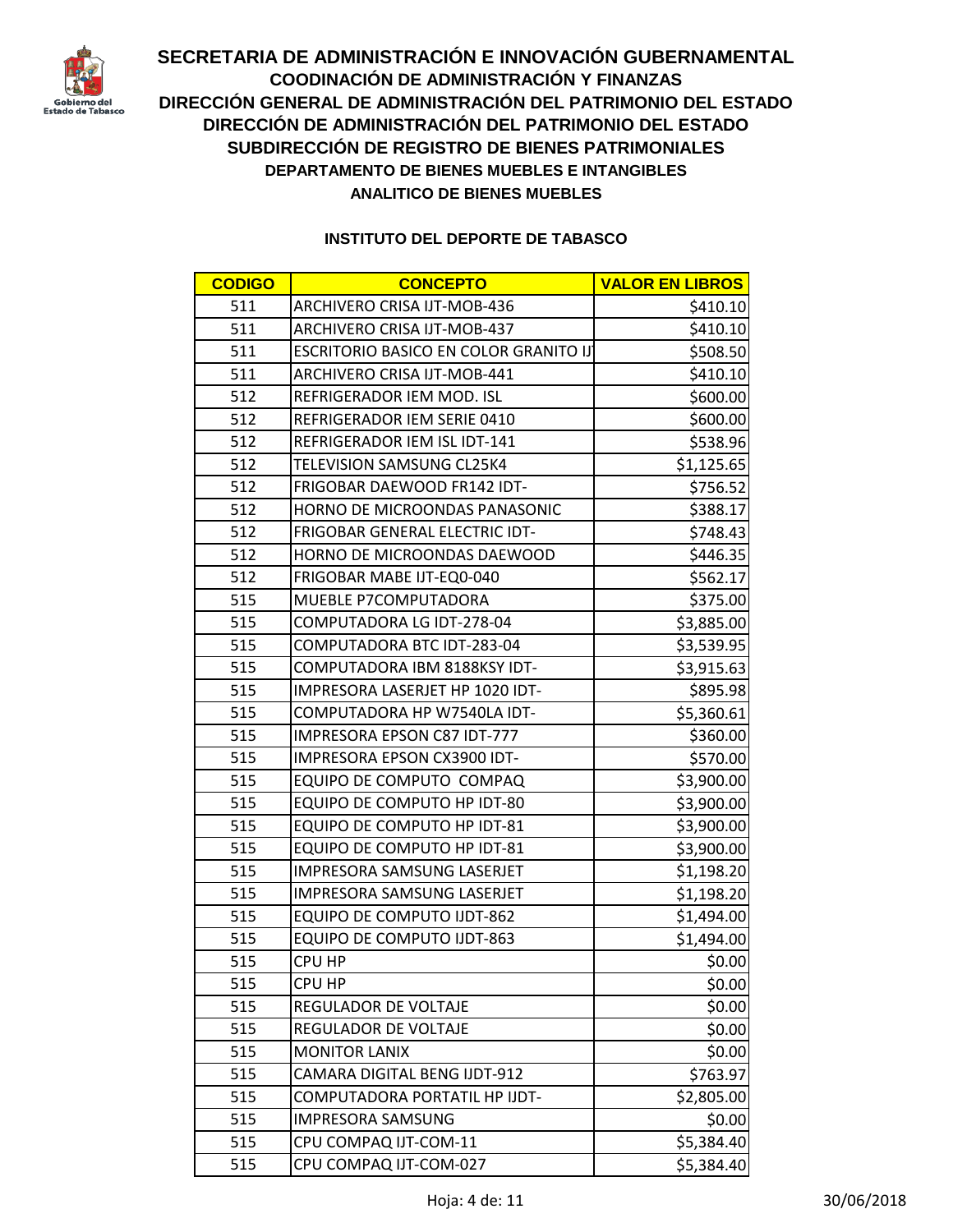

| <b>CODIGO</b> | <b>CONCEPTO</b>                    | <b>VALOR EN LIBROS</b> |
|---------------|------------------------------------|------------------------|
| 515           | CPU COMPAQ IJT-COM-031             | \$5,384.40             |
| 515           | CPU COMPAQ IJT-COM-044             | \$5,384.40             |
| 515           | CPU COMPAQ IJT-COM-049             | \$5,384.40             |
| 515           | NO BREAK MARCA TRIPPLITE IJT-      | \$441.00               |
| 515           | CPU LANIX GENESIS IJT-COM-060      | \$5,076.00             |
| 515           | CPU LANIX GENESIS 2700 IJT-        | \$5,076.00             |
| 515           | IMPRESORA LASER 2300 HP IJT-       | \$4,467.00             |
| 515           | CPU DELL IJT-COM-087               | \$9,296.10             |
| 515           | <b>EPSON ESCANER IJT-COM-089</b>   | \$835.50               |
| 515           | CPU DELL IJT-COM-098               | \$9,296.10             |
| 515           | NO BREAK TRIPLETTE IJT-COM-1       | \$441.00               |
| 515           | <b>IMPRESORA EPSON STYLUS C87</b>  | \$346.43               |
| 515           | <b>IMPRESORA STYLUS C87</b>        | \$346.43               |
| 515           | <b>IMPRESORA EPSON STYLUS C87</b>  | \$346.43               |
| 515           | <b>IMPRESORA EPSON STYLUS C87</b>  | \$346.43               |
| 515           | <b>ENGARGOLADORA OFFIWIRE IJT-</b> | \$510.00               |
| 515           | <b>VIDEO PROYECTOR POWERLITE</b>   | \$3,867.00             |
| 519           | CLIMA CARRIER MCA323BBC IDT-       | \$1,979.48             |
| 519           | CLIMA CARRIER 1003N66890 IDT-      | \$1,800.00             |
| 519           | CLIMA SAMSUNG AW18FCMDD IDT-       | \$1,800.00             |
| 519           | CLIMA SAMSUNG AW18FCMBD IDT        | \$1,800.00             |
| 519           | CLIMA SAMSUNG AW18CMBD             | \$1,800.00             |
| 519           | MEGAFONO RADSON IDT-314-04         | \$457.50               |
| 519           | MAQUINA PARA SOLDAR IDT-341        | \$855.23               |
| 519           | ELECTROBOMBA PARA AGUA IDT-        | \$892.50               |
| 519           | TALADRO P/BANCO TRUPPER IDT-       | \$330.00               |
| 519           | HIDROLAVADORA HIDROHOTSY IDT-      | \$3,751.57             |
| 519           | MAQUINA ELECTRICA P/ SOLDADORA     | \$526.23               |
| 519           | COMPRESOR IDT-386-05               | \$630.00               |
| 519           | CLIMA CARRIER IDT-427-05           | \$2,625.39             |
| 519           | <b>CLIMA LG W122CM IDT-705-06</b>  | \$949.04               |
| 519           | <b>CLIMA LG W242CM IDT-717-06</b>  | \$1,595.22             |
| 519           | CLIMA LG LWC123CSMK1 IDT-72        | \$949.04               |
| 519           | CLIMA LG W122CM IDT-722-06         | \$949.04               |
| 519           | CLIMA DAEWOOD DWA125R IDT-         | \$817.04               |
| 519           | VENTILADOR ROYAL DF600T IDT-       | \$328.70               |
| 519           | VENTILADOR ROYAL DF600T IDT-       | \$328.70               |
| 519           | VENTILADOR ROYAL DF600T IDT-       | \$328.70               |
| 519           | TABLERO ELECTRONICO VOLEIBOL       | \$4,350.00             |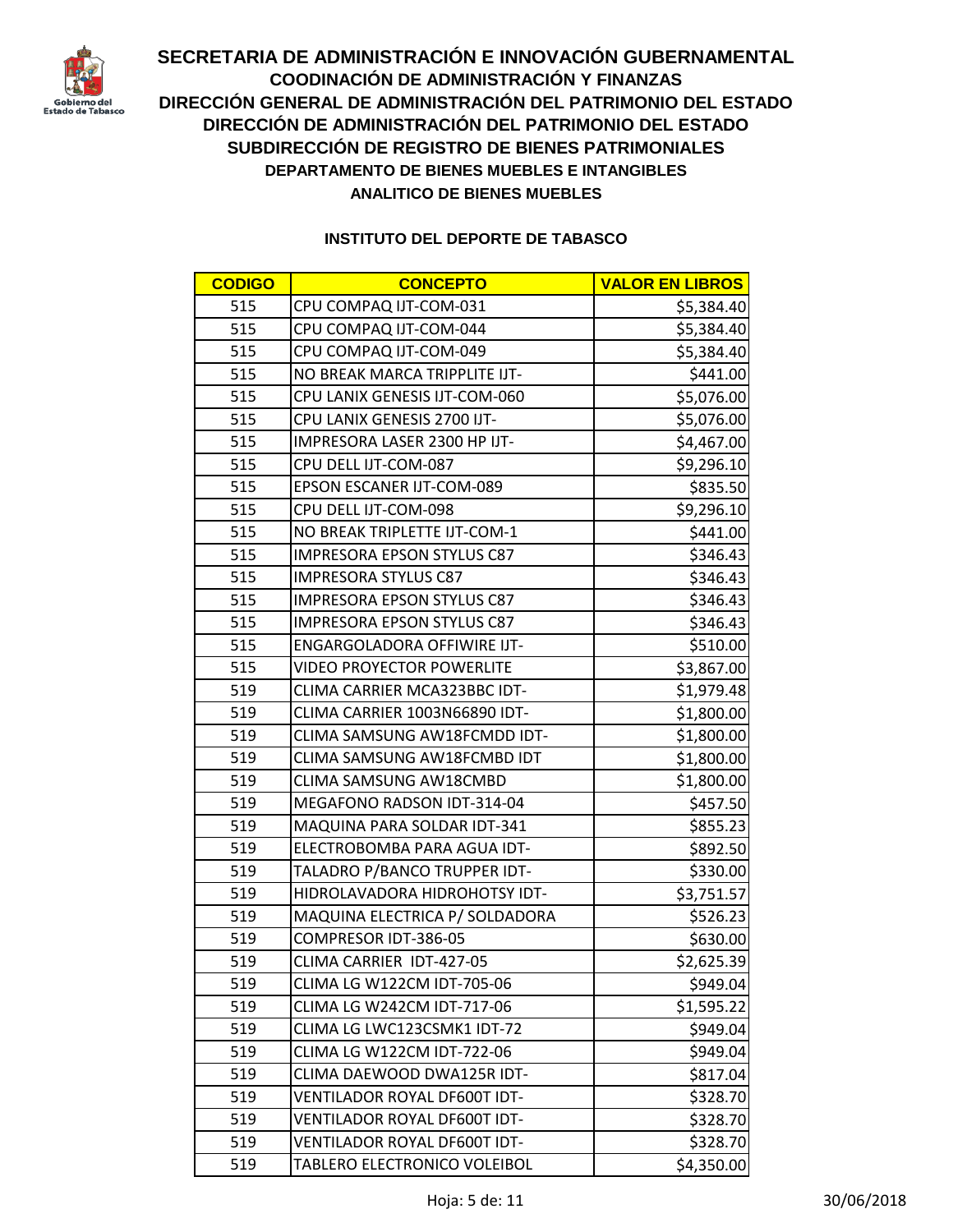

| <b>CODIGO</b> | <b>CONCEPTO</b>                       | <b>VALOR EN LIBROS</b> |
|---------------|---------------------------------------|------------------------|
| 519           | VIDEOCAMARA CANON IJDT-855-           | \$1,470.00             |
| 519           | MOTOSIERRA DE 22" CC SURTE            | \$2,403.52             |
| 519           | PERTIGA TELESCOPIA 6.10 MTS           | \$2,220.48             |
| 519           | <b>BOMBA PREMIER 2"X 2HP IJDT-86</b>  | \$3,698.89             |
| 519           | CABEZAL ASPIRADORA IJDT-875           | \$1,848.15             |
| 519           | CAMARA SAMSUNG POWERSHOT              | \$559.24               |
| 519           | PODADORA SURTEK IJDT-878-09           | \$2,074.43             |
| 519           | PODADORA SURTEK IJDT-879-09           | \$2,074.43             |
| 519           | PODADORA SURTEK IJDT-880-09           | \$2,074.43             |
| 519           | PODADORA SURTEK IJDT-881-09           | \$2,074.43             |
| 519           | PODADORA SURTEK IJDT-882-09           | \$2,074.43             |
| 519           | PODADORA SURTEK IJDT-883-09           | \$2,074.43             |
| 519           | PONCHADORA DE 1" IJDT-885-09          | \$1,721.61             |
| 519           | ESCALERA ALUMINIO BYP IJDT-8          | \$1,227.15             |
| 519           | BOMBAS DE 5" P/ ALBERCA Y             | \$7,455.94             |
| 519           | BOMBAS DE 5" P/ ALBERCAS Y FOSAS      | \$7,455.94             |
| 519           | BOMBAS DE 5" P/ALBERCA Y FOSAS        | \$7,455.94             |
| 519           | <b>BOMBAS DE 5" P/ALBERCA Y FOSAS</b> | \$7,455.94             |
| 519           | BOMBAS DE 5" P/ALBERCAS Y FOSAS       | \$7,455.94             |
| 519           | BOMBAS DE 5" P/ALBERCAS Y FOSAS       | \$7,455.94             |
| 519           | <b>CLORADOR P/TABLETAS DE 3"</b>      | \$12,264.51            |
| 519           | <b>CLORADOR P/TABLETAS DE 1"</b>      | \$5,999.92             |
| 519           | PROYECTOR DUKANE IJT-EQ0-0            | \$536.40               |
| 519           | MAQUINA ELECTRICA OLYMPIA             | \$1,252.80             |
| 519           | AIRE ACONDICIONADO YORK IJT-          | \$3,432.00             |
| 519           | AIRE ACONDICIONADO YORK IJT-          | \$3,432.00             |
| 519           | AIRE ACONDICIONADO YORK IJT-          | \$3,432.00             |
| 519           | AIRE ACONDICIONADO YORK IJT-          | \$3,432.00             |
| 519           | AIRE ACONDICIONADO YORK IJT-          | \$2,102.40             |
| 519           | AIRE ACONDICIONADO YORK IJT-          | \$2,102.40             |
| 519           | AIRE ACONDICIONADO YORK IJT-          | \$3,432.00             |
| 519           | AIRE ACONDICIONADO YORK IJT-          | \$3,432.00             |
| 519           | AIRE ACONDICIONADO YORK IJT-          | \$3,432.00             |
| 519           | AIRE ACONDICIONADO YORK IJT-          | \$3,432.00             |
| 519           | AIRE ACONDICIONADO YORK IJT-          | \$3,432.00             |
| 519           | AIRE ACONDICIONADO YORK IJT-          | \$3,432.00             |
| 519           | <b>ENFRIADOR DE AGUA WF-553-IH</b>    | \$965.70               |
| 519           | <b>EQUIPO SONIDO DUAL DEC</b>         | \$1,832.35             |
| 519           | VIDEO PROYECTOR EPSON IJT             | \$4,434.60             |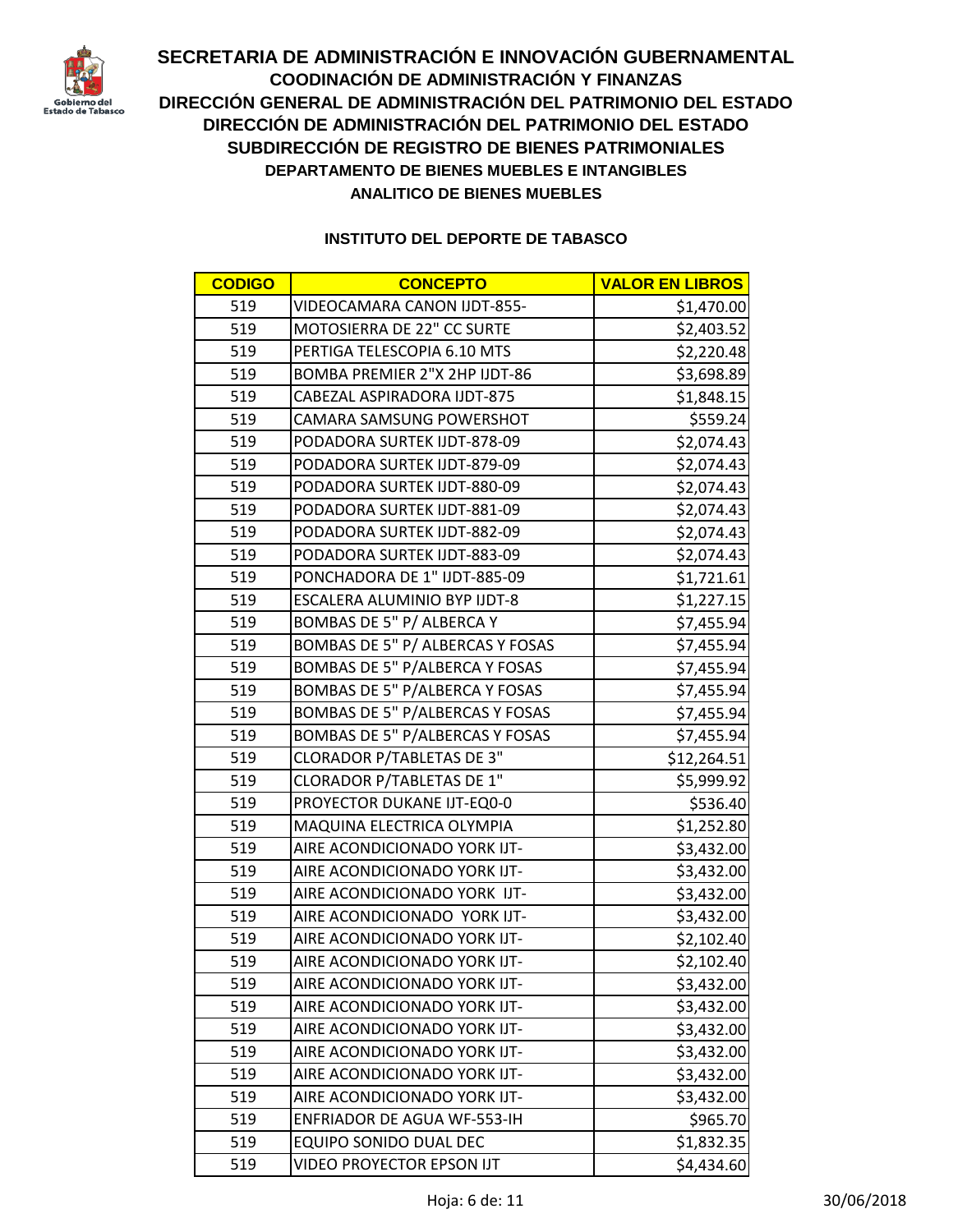

| <b>CODIGO</b> | <b>CONCEPTO</b>                      | <b>VALOR EN LIBROS</b> |
|---------------|--------------------------------------|------------------------|
| 519           | MAMPARA DE PISO DURAVINIL            | \$498.60               |
| 519           | MAMPARA ITALIA IJT-MOB-339           | \$355.20               |
| 519           | MAMPARA ITALIA IJT-MOB-342           | \$355.20               |
| 519           | MAMPARA ITALIA IJT-MOB-343           | \$355.20               |
| 519           | MAMPARA ITALIA IJT-MOB-344           | \$355.20               |
| 519           | MAMPARA ITALIA IJT-MOB-345           | \$355.20               |
| 519           | MAMPARA ITALIA IJT-MOB-346           | \$355.20               |
| 519           | MAMPARA ITALIA IJT-MOB-347           | \$355.20               |
| 519           | MAMPARA ITALIA IJT-MOB-349           | \$355.20               |
| 519           | MAMPARA ITALIA IJT-MOB-350           | \$355.20               |
| 519           | MAMPARA PISO DURAVINIL IJT-MOB       | \$537.00               |
| 519           | MAMPARA PISO DURAVINIL IJT-MOB       | \$537.00               |
| 519           | LATER INSTAL. P/ESCRITORIO           | \$481.95               |
| 519           | LATER INSTAL. P/ESCRITORIO           | \$481.95               |
| 519           | LATER P/ ESCRITORIO                  | \$481.95               |
| 519           | PEDESTAL SUSPENDIDO 1/PAPEL          | \$546.84               |
| 519           | PEDESTAL SUSPENDIDO 17 PAPEL         | \$546.84               |
| 519           | PEDESTAL SUSPENDIDO 1/ PAPEL         | \$546.84               |
| 522           | <b>BASES O TARIMAS P/ARBITROS</b>    | \$2,040.00             |
| 522           | <b>BASES O TARIMAS P/ARBITROS</b>    | \$2,040.00             |
| 522           | TABLERO ELECTRONICO DE VOLEYBOL      | \$4,350.00             |
| 522           | TABLERO ELECTRONICO DE BASQUETBOL    | \$4,350.00             |
| 522           | TABLERO ELECTRONICO DE BASQUETBOL    | \$4,350.00             |
| 522           | JUEGO DE BARRAS DE LEVANTAMIENTO DE  | \$15,897.00            |
| 522           | JUEGO DE BARRAS DE LEVANTAMIENTO DE  | \$15,897.00            |
| 522           | JUEGO DE BARRAS DE LEVANTAMIENTO DE  | \$15,897.00            |
| 522           | COLCHONETA P/LUCHA ASOCIADAS         | \$65,326.24            |
| 522           | GF                                   | \$546.84               |
| 522           | TIMMER GYM FACIL CONFIGURACION       | \$1,029.83             |
| 522           | COSTAL VERTICAL GRANDE MARCAFIRESPO  | \$1,496.32             |
| 522           | COSTAL VERTICAL GRANDE MARCAFIRESPO  | \$1,496.32             |
| 522           | COSTAL VERTICAL CHICO MARCA FIRESPOR | \$929.63               |
| 522           | COSTAL VERTICAL CHICO MARCA FIRESPOR | \$929.63               |
| 522           | COSTAL TIPO BOLA C/RELLENO           | \$1,491.31             |
| 522           | COSTAL TIPO BOLA C/RELLENO           | \$1,491.31             |
| 522           | COSTAL OPPERCUT MARCA FIRESPORT      | \$1,235.80             |
| 522           | COSTAL OPPERCUT MARCA FIRESPORT      | \$1,235.80             |
| 522           | COSTAL HORIZONTAL MARCA FIRESPORT    | \$1,235.80             |
| 522           | COSTAL HORIZONTAL MARCA FIRESPORT    | \$1,235.80             |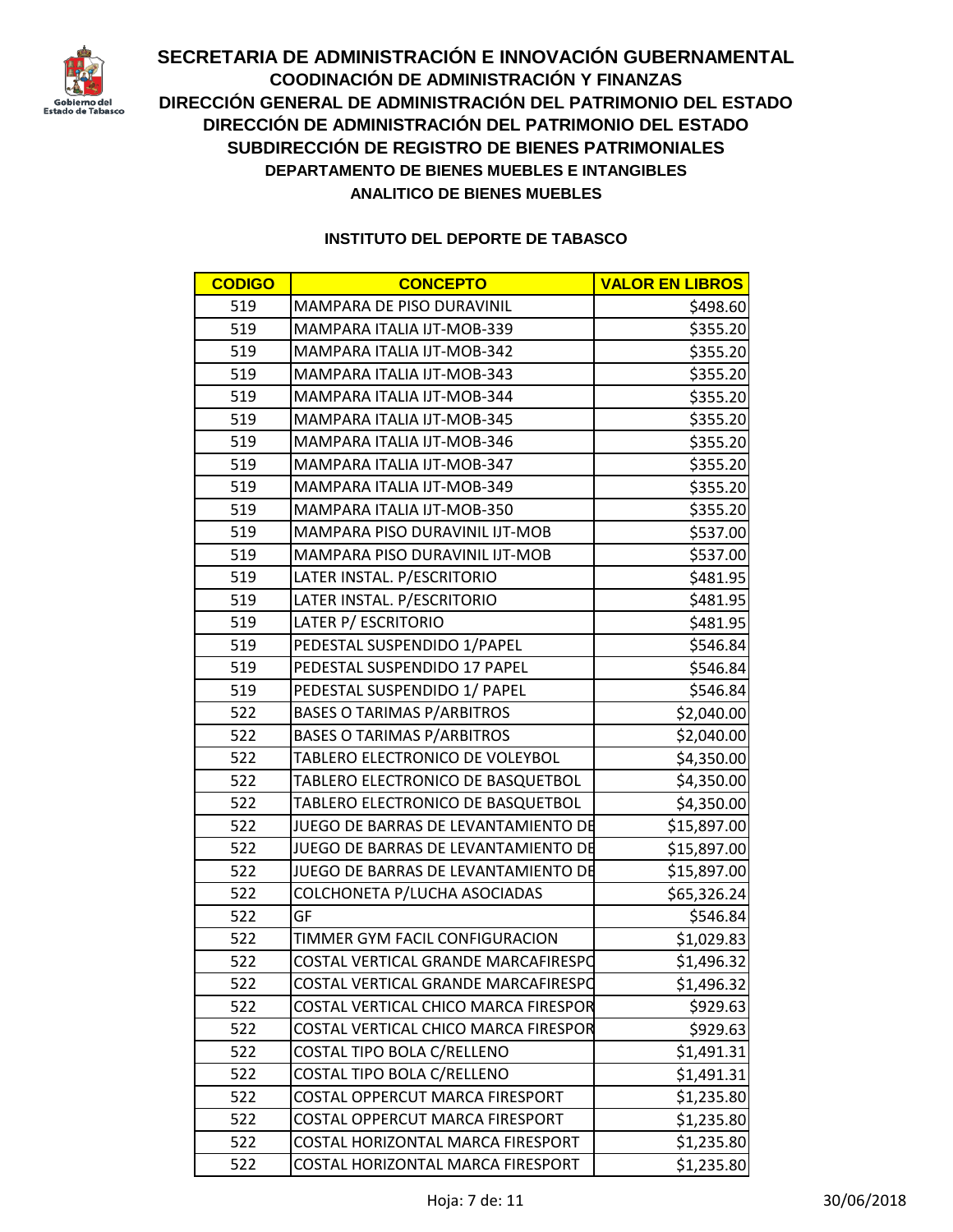

| <b>CODIGO</b> | <b>CONCEPTO</b>                      | <b>VALOR EN LIBROS</b> |
|---------------|--------------------------------------|------------------------|
| 522           | DUNMY DE PARED CON HERRERERIA        | \$1,736.80             |
| 522           | DUNMY DE PARED CON HERRERERIA        | \$1,736.80             |
| 522           | DUNMY DE PARED CON HERRERERIA        | \$1,736.80             |
| 522           | DUNMY DE PARED CON HERRERERIA        | \$1,736.80             |
| 522           | DUNMY DE PARED CON HERRERERIA        | \$1,736.80             |
| 522           | PERA LOCA DOBLE CUERPO MARCA FIRESP  | \$640.17               |
| 522           | PERA LOCA DOBLE CUERPO MARCA FIRESP  | \$640.17               |
| 522           | PERA LOCA DOBLE CUERPO MARCA FIRESP  | \$640.17               |
| 522           | PERA LOCA DOBLE CUERPO MARCA FIRESP  | \$640.17               |
| 522           | PERA LOCA DOBLE CUERPO MARCA FIRESP  | \$640.17               |
| 522           | PERA LOCA DOBLE CUERPO MARCA FIRESP  | \$640.17               |
| 522           | PERA LOCA DOBLE CUERPO MARCA FIRESP  | \$640.17               |
| 522           | PERA LOCA SENCILLA MARCA FIRESPORT   | \$423.07               |
| 522           | PERA LOCA SENCILLA MARCA FIRESPORT   | \$423.07               |
| 522           | PERA LOCA SENCILLA MARCA FIRESPORT   | \$423.07               |
| 522           | PERA LOCA SENCILLA MARCA FIRESPORT   | \$423.07               |
| 522           | TABLERO FIJO PARA PERA MARCA FIRESPO | \$1,169.00             |
| 522           | TABLERO FIJO PARA PERA MARCA FIRESPO | \$1,169.00             |
| 522           | TABLERO FIJO PARA PERA MARCA FIRESPO | \$1,169.00             |
| 522           | TABLERO FIJO PARA PERA MARCA FIRESPO | \$1,169.00             |
| 522           | TABLERO FIJO PARA PERA MARCA FIRESPO | \$1,169.00             |
| 522           | TABLERO AJUSTABLE PARA PERA MARCA FI | \$2,839.00             |
| 522           | TABLERO AJUSTABLE PARA PERA MARCA FI | \$2,839.00             |
| 522           | TABLERO AJUSTABLE PARA PERA MARCA FI | \$2,839.00             |
| 522           | LIGA PARA PERA MARCA FIRESPORT       | \$116.90               |
| 522           | LIGA PARA PERA MARCA FIRESPORT       | \$116.90               |
| 522           | LIGA PARA PERA MARCA FIRESPORT       | \$116.90               |
| 522           | LIGA PARA PERA MARCA FIRESPORT       | \$116.90               |
| 522           | LIGA PARA PERA MARCA FIRESPORT       | \$116.90               |
| 522           | LIGA PARA PERA MARCA FIRESPORT       | \$116.90               |
| 522           | LIGA PARA PERA MARCA FIRESPORT       | \$116.90               |
| 522           | LIGA PARA PERA MARCA FIRESPORT       | \$116.90               |
| 522           | SWIWEL PARA COSTAL DE ACERO          | \$283.90               |
| 522           | SWIWEL PARA COSTAL DE ACERO          | \$283.90               |
| 522           | SWIWEL PARA COSTAL DE ACERO          | \$283.90               |
| 522           | SWIWEL PARA COSTAL DE ACERO          | \$283.90               |
| 522           | SWIWEL PARA COSTAL DE ACERO          | \$283.90               |
| 522           | SWIWEL PARA COSTAL DE ACERO          | \$283.90               |
| 522           | SWIWEL PARA COSTAL DE ACERO          | \$283.90               |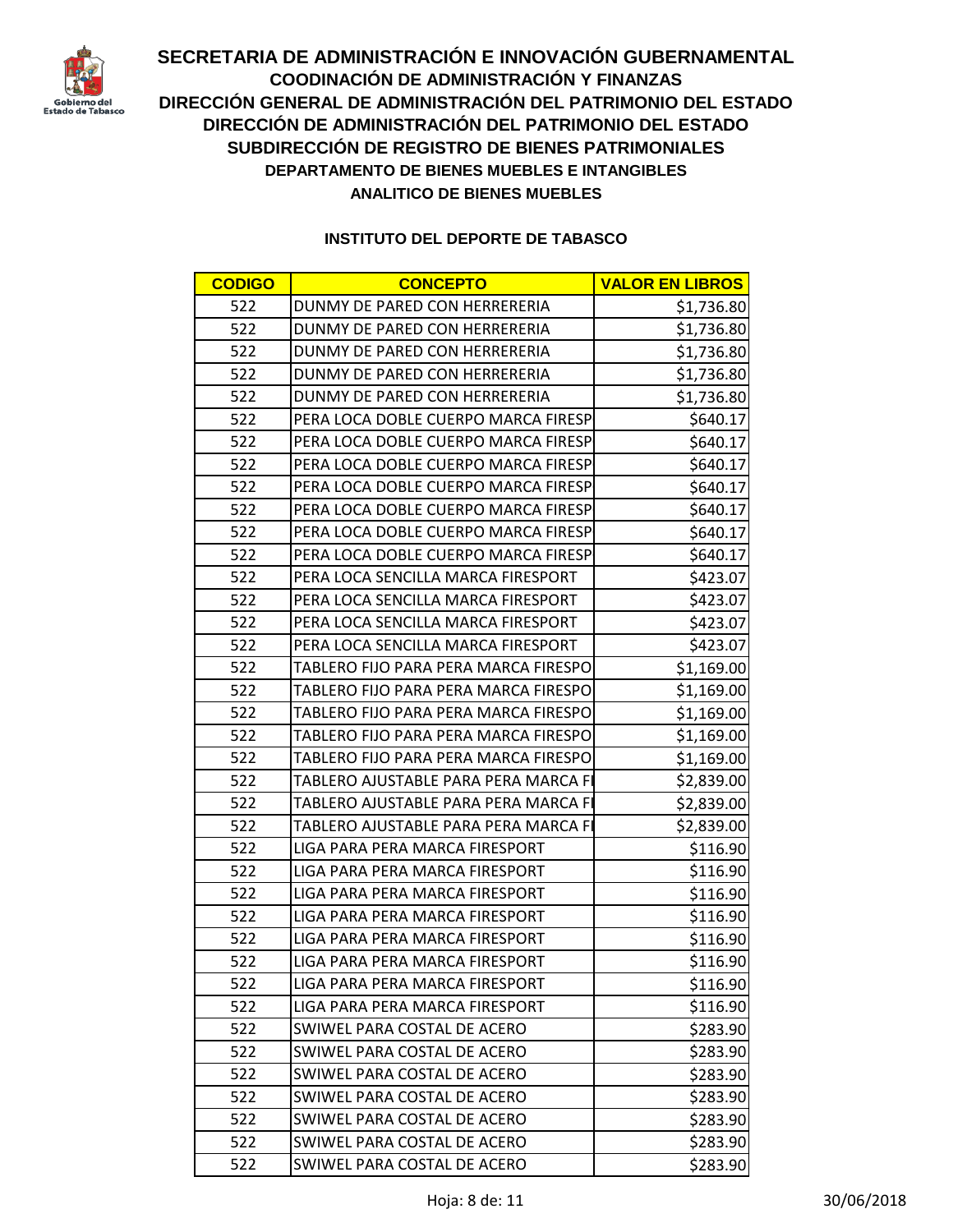

| <b>CODIGO</b> | <b>CONCEPTO</b>                      | <b>VALOR EN LIBROS</b> |
|---------------|--------------------------------------|------------------------|
| 522           | SWIWEL PARA COSTAL DE ACERO          | \$283.90               |
| 522           | SWIWEL PARA COSTAL DE ACERO          | \$283.90               |
| 522           | SWIWEL PARA COSTAL DE ACERO          | \$283.90               |
| 522           | SWIWEL PARA COSTAL DE ACERO          | \$283.90               |
| 522           | SWIWEL PARA COSTAL DE ACERO          | \$283.90               |
| 522           | <b>GUANTE DE ENTRENAMIENTO 14 OZ</b> | \$779.33               |
| 522           | <b>GUANTE DE ENTRENAMIENTO 14 OZ</b> | \$779.33               |
| 522           | <b>GUANTE DE ENTRENAMIENTO 16 OZ</b> | \$779.33               |
| 522           | <b>GUANTE DE ENTRENAMIENTO 16 OZ</b> | \$779.33               |
| 522           | <b>GUANTE DE COMPETENCIA FMB 10</b>  | \$1,391.67             |
| 522           | <b>GUANTE DE COMPETENCIA FMB 10</b>  | \$1,391.67             |
| 522           | <b>GUANTE DE COMPETENCIA FMB 12</b>  | \$1,391.67             |
| 522           | <b>GUANTE DE COMPETENCIA FMB 12</b>  | \$1,391.67             |
| 522           | CARETA COMPETENCIA FMB AZ            | \$1,045.42             |
| 522           | CARETA DE COMPETENCIA FMB RO         | \$1,045.42             |
| 522           | MANCUERNA UN KG MARCA FIRESPORT      | \$38.97                |
| 522           | MANCUERNA UN KG MARCA FIRESPORT      | \$38.97                |
| 522           | MANCUERNA UN KG MARCA FIRESPORT      | \$38.97                |
| 522           | MANCUERNA UN KG MARCA FIRESPORT      | \$38.97                |
| 522           | MANCUERNA UN KG MARCA FIRESPORT      | \$38.97                |
| 522           | MANCUERNA UN KG MARCA FIRESPORT      | \$38.97                |
| 522           | MANCUERNA UN KG MARCA FIRESPORT      | \$38.97                |
| 522           | MANCUERNA UN KG MARCA FIRESPORT      | \$38.97                |
| 522           | MANCUERNA UN KG MARCA FIRESPORT      | \$38.97                |
| 522           | MANCUERNA UN KG MARCA FIRESPORT      | \$38.97                |
| 522           | MANCUERNA UN KG MARCA FIRESPORT      | \$38.97                |
| 522           | MANCUERNA UN KG MARCA FIRESPORT      | \$38.97                |
| 522           | MANCUERNA UN KG MARCA FIRESPORT      | \$38.97                |
| 522           | MANCUERNA UN KG MARCA FIRESPORT      | \$38.97                |
| 522           | MANCUERNA UN KG MARCA FIRESPORT      | \$38.97                |
| 522           | MANCUERNA UN KG MARCA FIRESPORT      | \$38.97                |
| 522           | MANCUERNA UN KG MARCA FIRESPORT      | \$38.97                |
| 522           | MANCUERNA UN KG MARCA FIRESPORT      | \$38.97                |
| 522           | MANCUERNA UN KG MARCA FIRESPORT      | \$38.97                |
| 522           | MANCUERNA UN KG MARCA FIRESPORT      | \$38.97                |
| 522           | MANCUERNA 2KG MARCA FIRESPORT        | \$77.93                |
| 522           | MANCUERNA 2KG MARCA FIRESPORT        | \$77.93                |
| 522           | MANCUERNA 2KG MARCA FIRESPORT        | \$77.93                |
| 522           | MANCUERNA 2KG MARCA FIRESPORT        | \$77.93                |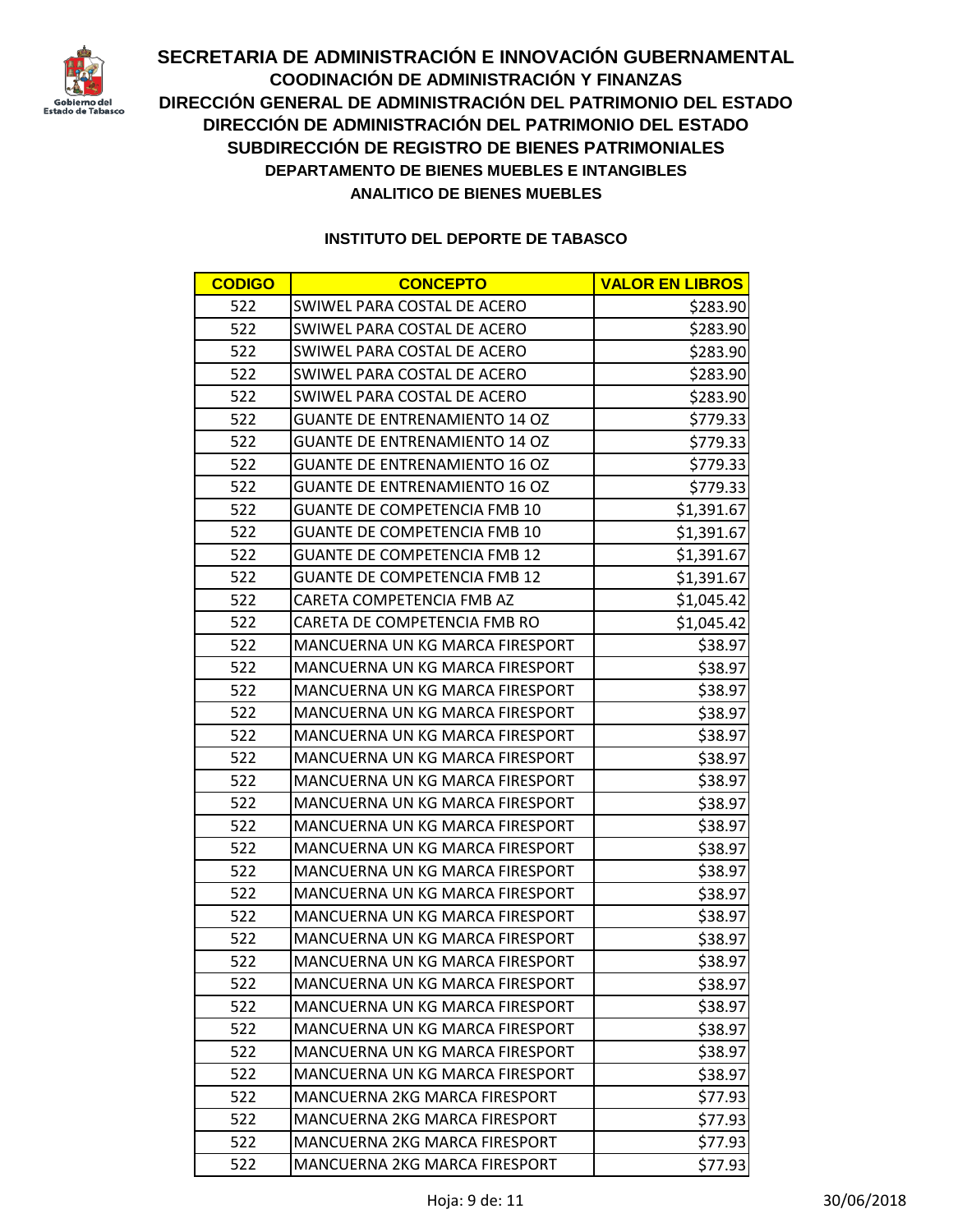

| <b>CODIGO</b> | <b>CONCEPTO</b>                      | <b>VALOR EN LIBROS</b> |
|---------------|--------------------------------------|------------------------|
| 522           | MANCUERNA 2KG MARCA FIRESPORT        | \$77.93                |
| 522           | MANCUERNA 2KG MARCA FIRESPORT        | \$77.93                |
| 522           | MANCUERNA 2KG MARCA FIRESPORT        | \$77.93                |
| 522           | <b>MANCUERNA 2KG MARCA FIRESPORT</b> | \$77.93                |
| 522           | MANCUERNA 2KG MARCA FIRESPORT        | \$77.93                |
| 522           | MANCUERNA 2KG MARCA FIRESPORT        | \$77.93                |
| 522           | <b>MANCUERNA 2KG MARCA FIRESPORT</b> | \$77.93                |
| 522           | MANCUERNA 2KG MARCA FIRESPORT        | \$77.93                |
| 522           | <b>MANCUERNA 2KG MARCA FIRESPORT</b> | \$77.93                |
| 522           | MANCUERNA 2KG MARCA FIRESPORT        | \$77.93                |
| 522           | MANCUERNA 2KG MARCA FIRESPORT        | \$77.93                |
| 522           | MANCUERNA 2KG MARCA FIRESPORT        | \$77.93                |
| 522           | MANCUERNA 2KG MARCA FIRESPORT        | \$77.93                |
| 522           | <b>MANCUERNA 2KG MARCA FIRESPORT</b> | \$77.93                |
| 522           | MANCUERNA 2KG MARCA FIRESPORT        | \$77.93                |
| 522           | MANCUERNA 2KG MARCA FIRESPORT        | \$77.93                |
| 522           | SET DE BARRA TIPO HAMMERT            | \$1,196.83             |
| 522           | SET DE BARRA TIPO HAMMERT            | \$1,196.83             |
| 522           | SET DE BARRA TIPO HAMMERT            | \$1,196.83             |
| 522           | SET DE BARRA TIPO HAMMERT            | \$1,196.83             |
| 522           | SET DE BARRA TIPO HAMMERT            | \$1,196.83             |
| 522           | SET DE BARRA TIPO HAMMERT            | \$2,215.53             |
| 522           | SET DE BARRA TIPO HAMMERT            | \$2,981.51             |
| 522           | SET DE BARRA TIPO HAMMERT            | \$2,981.51             |
| 522           | SET DE COMPETENCIA TIPO SKZ          | \$3,579.37             |
| 522           | <b>MULTIGIMNASIO 7 ESTACIONES</b>    | \$47,505.93            |
| 522           | JAULA CON BARRA SOPORTE DE           | \$8,722.97             |
| 522           | RING OLIMPICO OFICIAL CON CU         | \$95,858.00            |
| 522           | AF DUMMIES                           | \$22,044.33            |
| 522           | <b>AF DUMMIES</b>                    | \$22,044.33            |
| 522           | AF LINEA AEREA                       | \$51,524.42            |
| 522           | <b>AF LISTA</b>                      | \$248,713.90           |
| 522           | AF TARGET                            | \$7,877.48             |
| 522           | AF TARGET                            | \$7,877.48             |
| 522           | AF TARGET                            | \$7,877.48             |
| 522           | AF TARGET                            | \$7,877.48             |
| 522           | AF TARGET                            | \$7,877.48             |
| 522           | BARRA DE ENTRENAMIENTO FEMENIL 15 K  | \$18,973.27            |
| 522           | BARRA DE ENTRENAMIENTO FEMENIL 15 K  | \$18,973.27            |